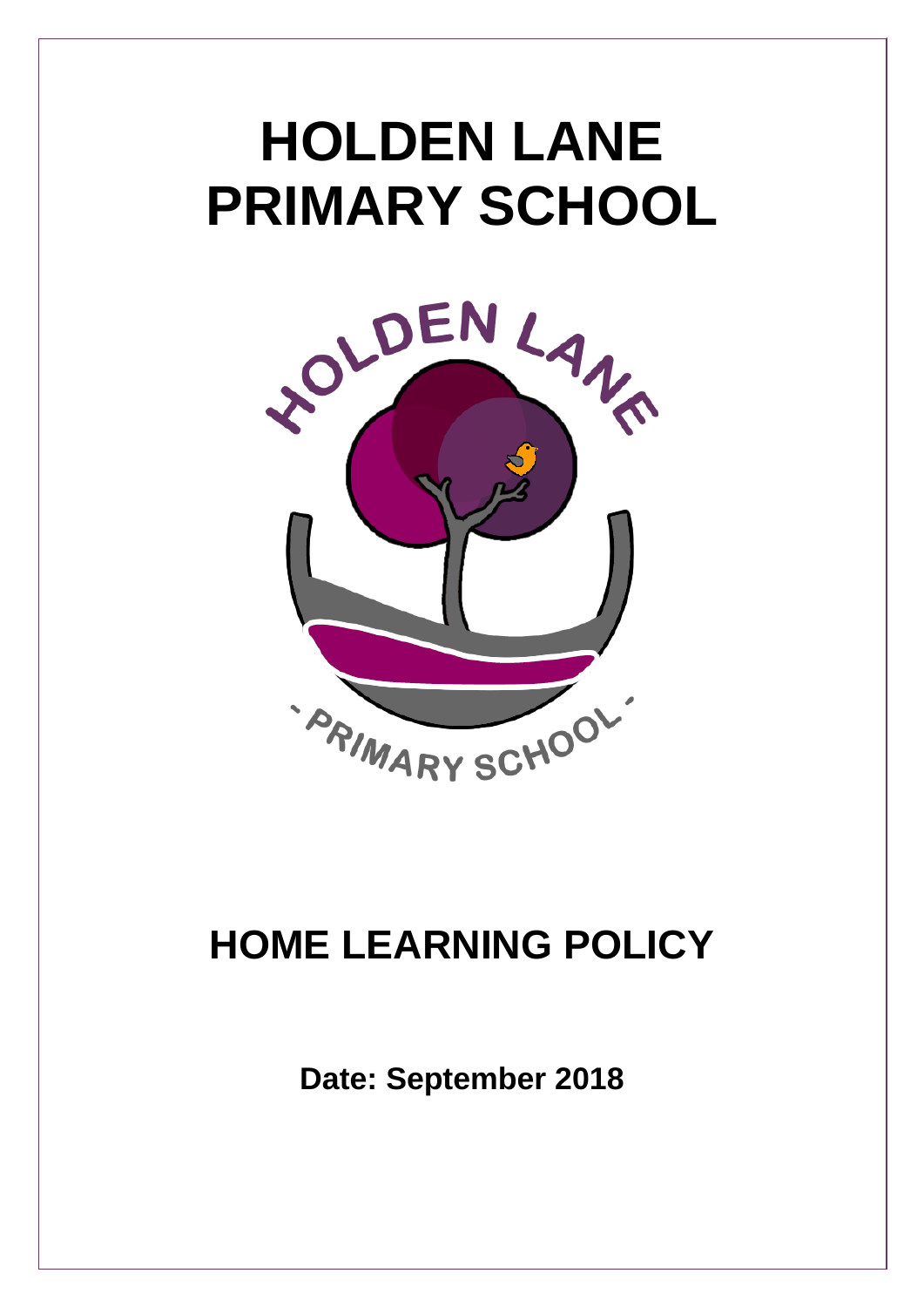### **Holden Lane Primary School**

#### **Marking and Feedback Policy**

#### **Aims**

Learning at home is an essential part of good education. Regular Home Learning is important as it gives pupils the opportunity to practise and apply at home, skills and knowledge that they have acquired during lessons. It also helps pupils work towards improving important learning skills whilst developing an independent approach to daily learning for life.

At Holden Lane Primary School we believe that a well-managed, creative and inspiring Home Learning programme is an essential ingredient for fostering home-school learning partnerships.

Opportunities for Home Learning activities should be frequent and regular, providing pupils and parents with very clear guidance on the number, type and frequency of activities.

This policy will be:

- Consistently applied by all staff
- Clear in its purpose
- Manageable
- **Productive in raising achievement**
- Informed by pupils' individual learning needs and prior assessments.

#### **Purpose**

 To ensure that every member of the school's learning community understands the roles, responsibilities and expectations of effective home-school partnership through the use of Home Learning activities.

#### **Principles**

Home Learning should:

- Provide regular opportunities for parents/carers to play an active role in their child's education.
- Develop and promote an effective partnership between school and home in pursuing success for all;
- Consolidate, reinforce and extend skills, knowledge and understanding across the curriculum;
- Encourage creativity and the use of a wide range of learning resources, approaches and techniques;
- Promote and develop confidence, self-discipline and motivation needed to study and learn independently;
- Prepare for future learning in readiness for the high school and world of work. Inform future planning and individual target setting.
- Involve parents and carers more directly in reviewing their child's progress and to support reporting to stakeholders.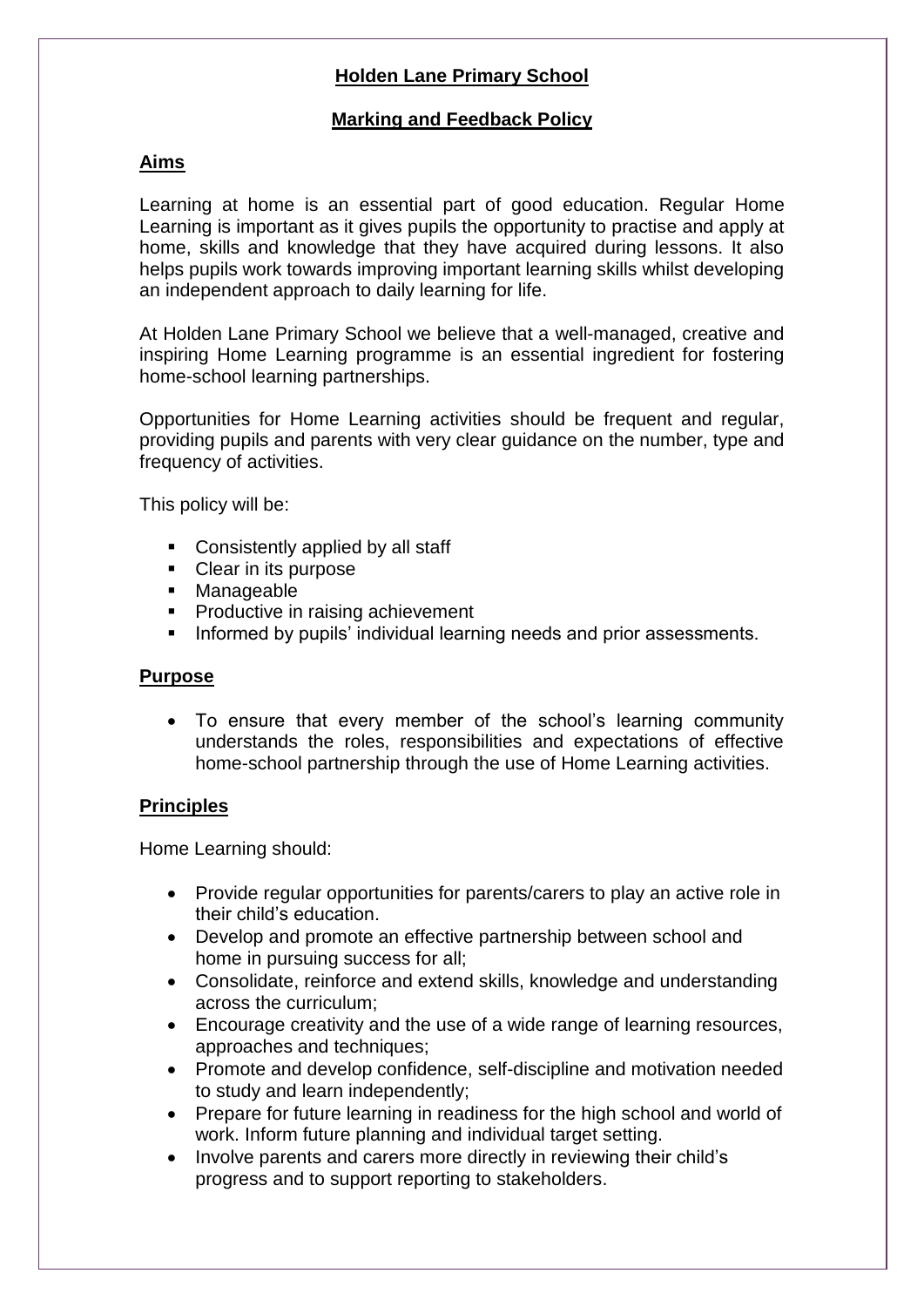#### **Strategies**

#### The Class Teacher will:

- Issue each child with a Home Learning book at the beginning of each new academic year.
- Set weekly Home Learning tasks.
- Issue weekly spellings from the Assertive Mentoring spelling progression system and Key Stage spelling lists in preparation for weekly assessments.
- Provide guidance through half termly Curriculum Newsletters to support learning at home.
- Provide a school 'Reading/Phonics Scheme' book to be read each week at home.
- Share completed Home Learning tasks with the whole class to celebrate achievements and application of learning skills.
- Mark Home Learning tasks on a weekly basis (using the school's Marking and Feedback policy).
- Provide opportunities to support pupils to complete their home learning tasks at a weekly Home Learning Club.

#### Parents and Carers will be expected to:

- Encourage their child to complete their Home Learning tasks and promote the importance of home learning.
- Listen to their child read as often as possible.

#### **Celebrating Home Learning achievements and partnership**

At Holden Lane Primary School, we view parents and carers as equal partners in their child's learning. We very much value home-school partnership and have a rewards system in place which celebrates and promotes effective homeschool learning.

Every time a learner completes a Home Learning task, they receive a Rainbow Slip which is displayed on the classroom chart. Expected 'Home Learning' is defined as:

- Completion of Home Learning tasks.
- Reading with an adult at home.

#### **The following are examples of possible Home Learning tasks which can be undertaken on a weekly basis:**

- Reading at home to an adult
- Reading at home using e-books
- Completion of Home Learning tasks set by the class teacher
- Practising weekly spellings/phonics/times tables
- Learning projects at home as a follow up to class activities.